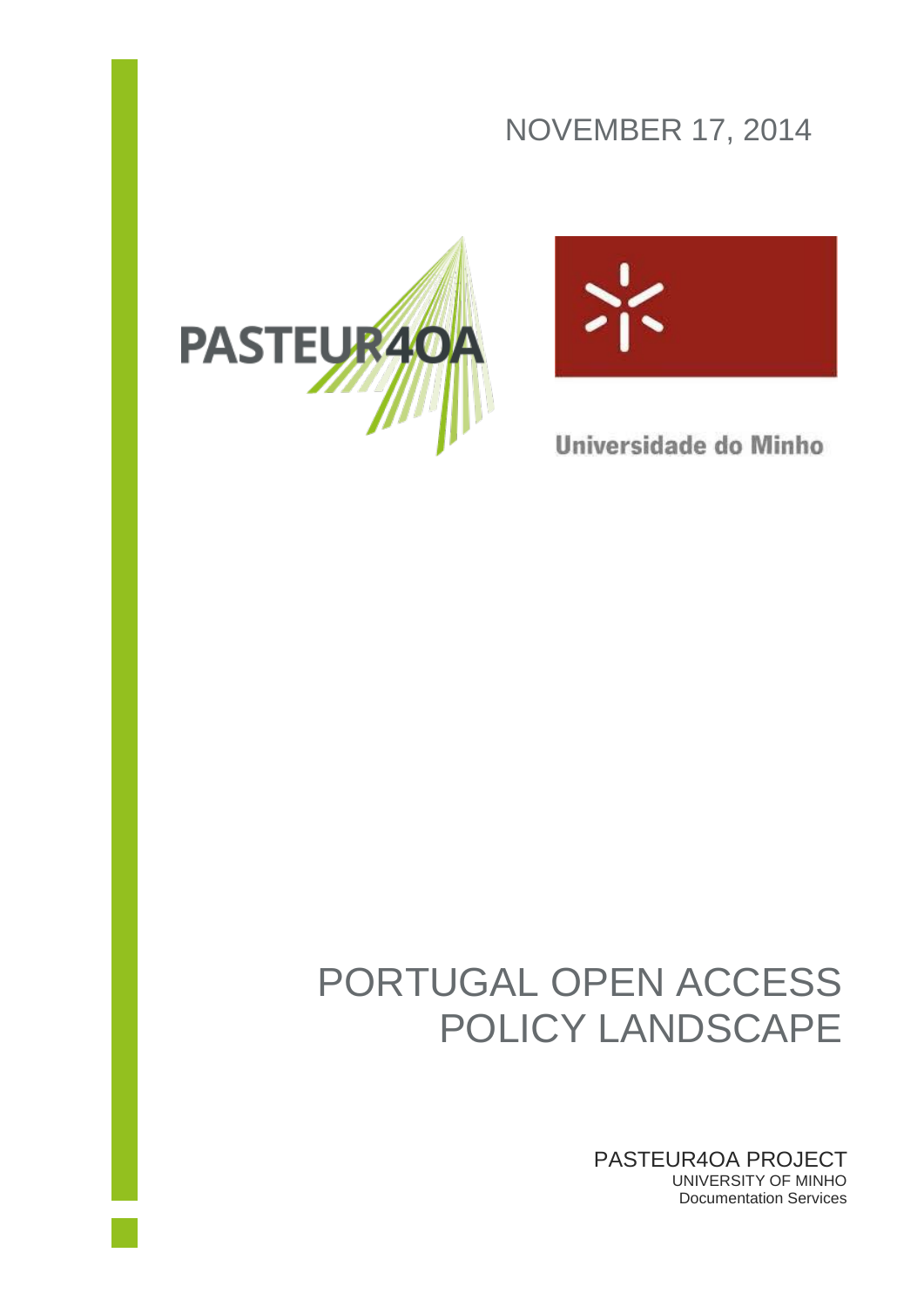

# Portugal Open Access Policy Landscape

## **Summary**

This case study includes a brief description of the Portuguese higher education and research systems, followed by a short history of the development of Open Access policies in the country, including all aspects of implementation and supported infrastructures. It concludes listing some challenges and ongoing developments.

In Portugal, the development of a solid and mature repository infrastructure, providing a range of relevant services and supporting an active OA community, around the Scientific Open Access Repository of Portugal - RCAAP - offered a solid basis to the definition and implementation of Open Access policies within research performing institutions and research funders. The majority of Portuguese Higher Education Institutions have an institutional repository as the main access point to their scientific output, and most of them also have defined Open Access policies requiring deposit into their institutional repositories.

Currently, there are strong and effective policies in Portugal, like the mandates from Instituto Politécnico de Bragança (IPB) and University of Minho, which link repository deposition with the institutional processes of reporting and evaluation. Over the last few years, and taking advantage of the participation in EC's funded projects, OpenAIRE, MedOANet and PASTEUR4OA projects, an effort has been made to homogenise the OA policies in Portugal and align them all with the EC recommendations.

Other factors which contributed for the success of the infrastructure and policy initiatives were the strong advocacy strategy implemented in the RCAAP context, the focus on promoting interoperability, the adoption of DRIVER Guidelines, the use of the validator to periodically verify the repository compliance, and a helpdesk service to help institutions when needed. Finally, the Open Access mandate of the major public funder launched in May this year reinforced the idea that there remains room for development and improvement of Open Access issues in Portugal.

#### The higher education and research systems of Portugal

According to the current legislation<sup>1</sup>, the Portuguese educational system comprises three levels: basic, secondary and higher education. The higher education structure includes public and private university and polytechnic institutions.

<sup>1</sup> The Framework Law on the Education System (Law No. 46/86, dated 14 October, further amended by Laws No. 115/97, dated 19 September and No. 49/2005, dated 30 August available at:

<http://www.dges.mctes.pt/DGES/pt/Geral/MenuTopo/Legislacao/Diplomas+Estruturantes+do+Ensino+Superior.htm>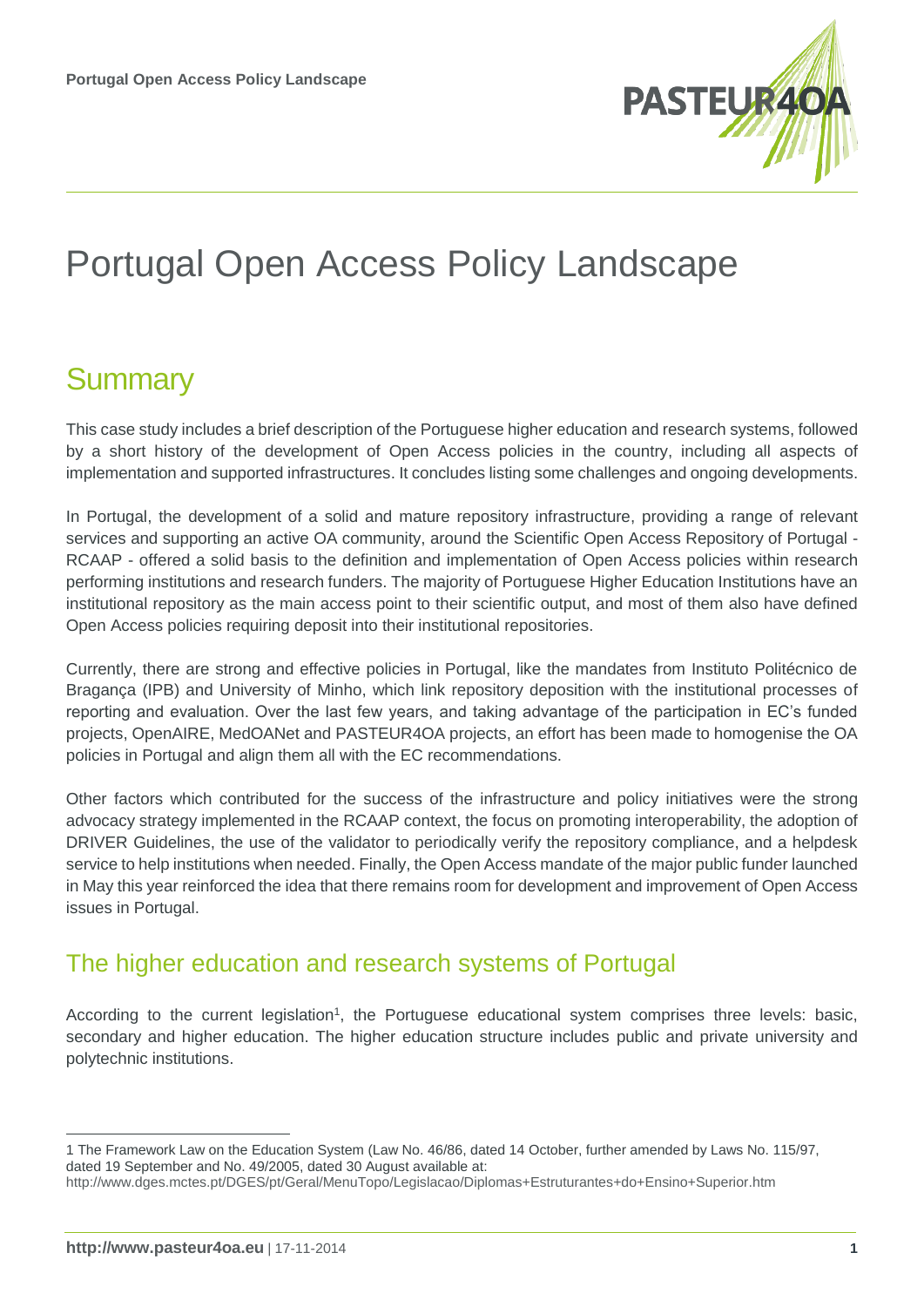

|               | <b>University</b><br>education | <b>Polytechnic</b><br>education |
|---------------|--------------------------------|---------------------------------|
| <b>Public</b> | 19                             | 32                              |
| Private       | 34                             | 62                              |
| Total         | 53                             | 94                              |

#### **Table 1 – Number of university and polytechnic institutions**

Higher education institutions are directly funded from annually funds of the national budget, and also through the use of their own income from fees, funding of research projects, community funds, and community service, among others.

Scientific research takes place in R&D institutions which are funded by the Portuguese public funding agency – *Fundação para a Ciência e a Tecnologia* (FCT) - based on their periodic evaluation and number of PhD researchers. Currently, there are 292<sup>2</sup> R&D Units and 26 Associate Laboratories, housing more than 22 000 researchers. The vast majority of these research units are part of, or affiliated to, the Portuguese universities.

Since 1996 has been performed the process of evaluation of R&D Units. In 2013 a new review of national R&D Units was launched. This new evaluation process<sup>3</sup> was carried out by international evaluation panels in two phases. The results of the last evaluation and associated funding will come into effect from January 2015 and are valid for period of six years. Approved R&D Units will be financed through national funds and, when eligible, co-financed by EU funds in the framework of the Common Strategic Framework for 2014-2020.



**Table 2 – No. of publications 2008-2012 included in the WoS Citation Indexes: SCI-Expanded, SSCI, and A&HCI**

According to the scientific research output 2008-2012 included in the WoS (Web of Science) the number of publications and citable documents in Portugal have been increasing over these five years. Comparing with other European countries<sup>4</sup> , Portugal is between Spain and France in regard to the number of publications per million of inhabitants in 2012.

<sup>2</sup> Statistics of Fundação para a Ciência e a Tecnologia (FCT) available at:

<http://www.fct.pt/apoios/unidades/estatisticas/ResumoEstatisticasInstituicoesEN.pdf>

<sup>3</sup> 2013 Evaluation of R&D Units available at:<http://www.fct.pt/apoios/unidades/avaliacoes/2013/index.phtml.en>

<sup>4</sup> Scientific production in Portugal available at:

[http://www.dgeec.mec.pt/np4/210/%7B\\$clientServletPath%7D/?newsId=116&fileName=Volume\\_ProdCient\\_fica\\_site.pdf](http://www.dgeec.mec.pt/np4/210/%7B$clientServletPath%7D/?newsId=116&fileName=Volume_ProdCient_fica_site.pdf)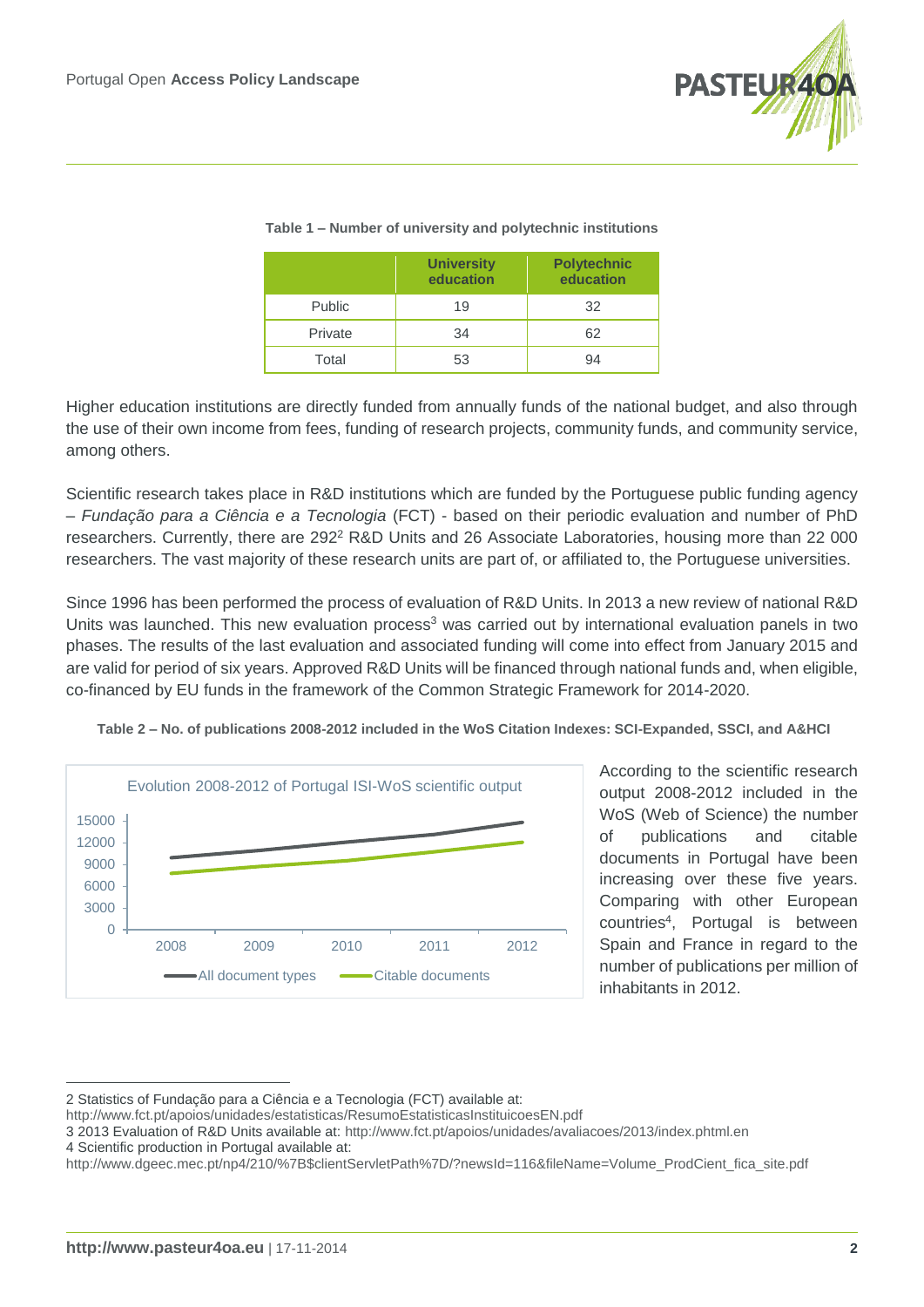

With respect to scientific journals in Portugal the creation of the national journal subscription consortium B-on<sup>5</sup> – Online Knowledge Library – in 2004 contributed to a significant increase the accessibility of scientific journals by Portuguese libraries and researchers. Regarding open access journals there are 451 Portuguese publishers indexed in the DOAJ (Directory of Open Access Journals).

### Current Open Access policy landscape

In Portugal, the recent developments concerning Open Access policies has been mainly driven by the existence of a mature infrastructure and service provision resulting of the work done by different entities and projects. The first Open Access initiative was the creation of the institutional repository of the University of Minho, RepositóriUM, in 2003, followed by the definition of an institutional Open Access policy at the end of 2004. Over the following years some other repositories were created, and the first OA journals were established in Scielo Portugal.

But the turning point on Open Access evolution in Portugal was the launch of the Scientific Open Access Repository of Portugal (RCAAP) in 2008, aiming to promote visibility and accessibility to the Portuguese scientific output, and to integrate Portugal into international developments and progress. The early stages of the RCAAP Project were focused on the creation and development of repositories, through a) the development of the RCAAP portal, aggregating, indexing and providing unified access to Open Access research results from Portuguese institutional repositories; b) offering a free repository hosting service (called SARI – Serviço de Alojamento de Repositórios), to facilitate the creation and management of IRs in many Portuguese research and higher education institutions; and c) training and advocacy about repositories and Open Access, targeted to repository managers and HEI leaderships and top managers. The results of these activities were immediately visible with the number of institutional repositories growing from 10 in 2007, before the RCAAP project, to 26 in 2009 (one year after the project started), and currently 42<sup>6</sup>.

Beyond the two original services (RCAAP Portal and SARI, which continued to grow and continue to be the core and most important services of RCAAP), over the last few years the project extended its scope, building new value-added services for the Portuguese scientific community. Examples of this orientation are the Common Repository (a repository service designed for the researchers affiliated with Portuguese institutions taking part of the national scientific institution system which do not have their own institutional repository), the repository Validator (a service to validate and monitor the compliance of repositories with the standards, guidelines and best practices adopted by the project), and the Centralised Service on Repository Usage Statistics (SCEUR, a centralised system allowing aggregation of statistical data on repository usage). Regarding journal publishing, RCAAP offers the Scientific Journal Hosting Service (called SARC, based on Open Journal System (OJS) platform, a service to host and facilitate the management of scientific journals), and also supported the launching in 2010 of the Blimunda Project, that started to collect and help to define self-archiving policies from Portuguese scientific publishers' and journals' and to include these policies in the

<sup>5</sup> B-on: Online Knowledge Library available at: [http://www.b-on.pt](http://www.b-on.pt/)

<sup>6</sup> Institutional Repositories aggregated in the RCAAP Portal available at:<http://www.rcaap.pt/directory.jsp>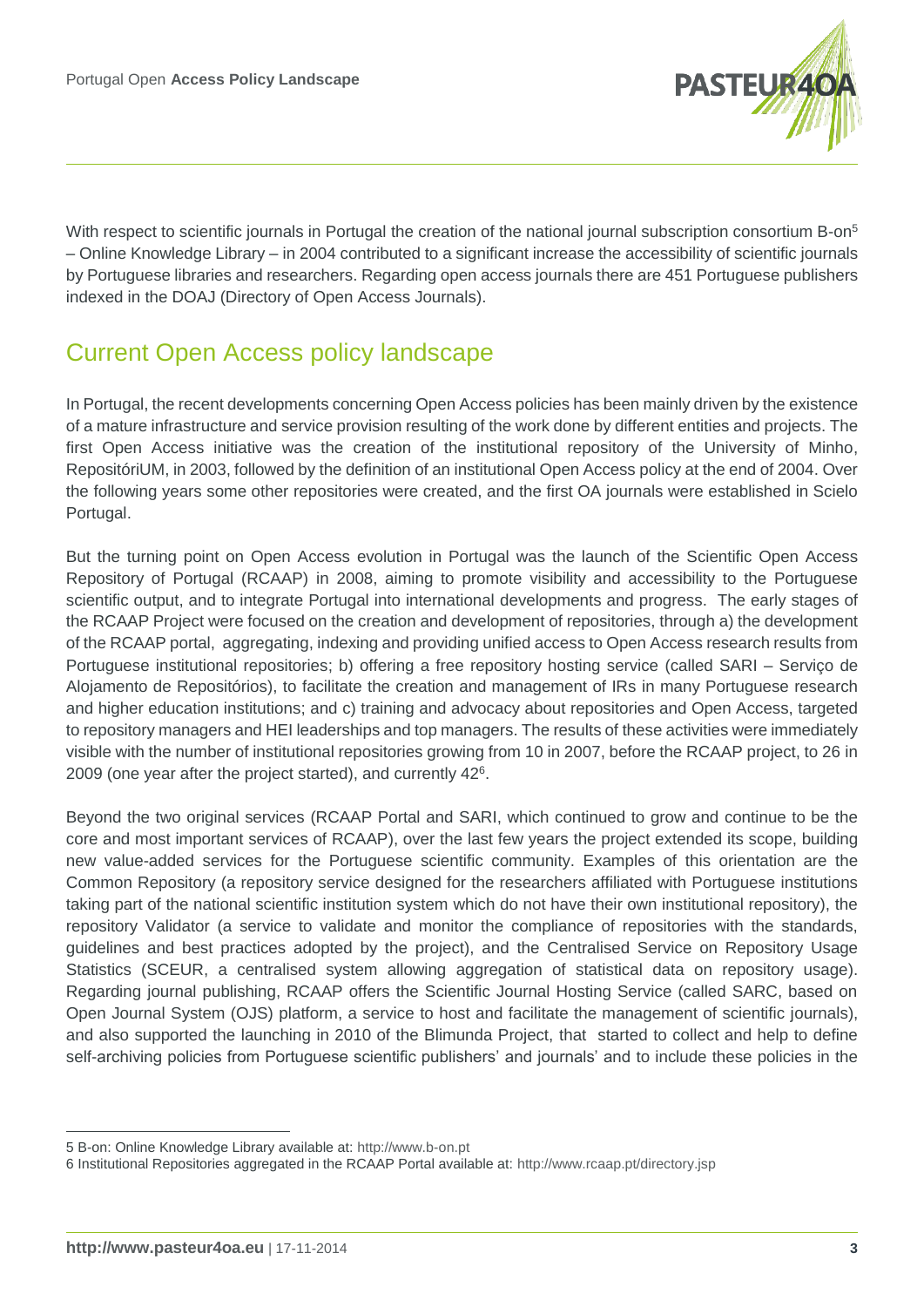

SHERPA/RoMEO database (which was translated into Portuguese). At this time there are 1177 Portuguese publishers' self-archiving policies registered in the SHERPA/RoMEO database.

Another priority of the second stage of RCAAP evolution was the promotion of the definition and implementation of Open Access policies by research performing institutions and research funders. For that purpose, as well as several other advocacy activities, an Open Access Policies Kit was developed in 2010<sup>8</sup>. The work of RCAAP on the policy front had a significant impact on the definition of Open Access policies by research performing institutions, especially in 2011 and 2012. Currently, there are 21 OA policies from research performing organisations. Most of them (*N*=10) require the deposit into institutional repositories.

|         | <b>University</b><br>education | <b>Polytechnic</b><br>education | <b>Public Undertaking</b><br>(Health<br>organisations) | <b>Funder</b> |
|---------|--------------------------------|---------------------------------|--------------------------------------------------------|---------------|
| Public  |                                | 4                               | 3                                                      |               |
| Private |                                |                                 |                                                        |               |
| Total   | 12                             | <sub>5</sub>                    |                                                        |               |

#### **Table 3 – Number of Open Access policies from Portugal**

Despite being considered as mandatory, some of the policies have no monitoring procedures in place, and some aspects need to be clarified, mainly regarding access and embargo conditions, versions to deposit, and date of deposit. There are, however, strong and effective policies in Portugal, like the mandates from Instituto Politécnico de Bragança<sup>9</sup> (IPB) and University of Minho<sup>10</sup>, which link repository deposition with the institutional processes of reporting and evaluation. Over the last few years, and taking advantage of the participation in EC's funded projects, first in MedOANet Project and currently in the PASTEUR4OA project, an effort has been made to homogenise the OA policies in Portugal and align them all with the EC recommendations (and hence each other).

Recently, the most significant development at the policy level was the establishment of the mandatory Open Access policy of the Portuguese major public funder – *Fundação para a Ciência e a Tecnologia* (FCT) – which was released in May 2014. Taking advantage not only of the underlying infrastructure but also of the services and support provided by RCAAP, FCT launched a public consultation on proposals for policies on Open Access, resulting in a policy on Open Access for publications, and also a policy on management and sharing of data. The policy on Open Access for publications<sup>11</sup> requires that all publications or research outputs subject to peerreview or another form of scientific review should be deposited in one of the Open Access repositories hosted

<sup>7</sup> SHERPA/RoMEO available at[: http://www.sherpa.ac.uk/romeo/search.php](http://www.sherpa.ac.uk/romeo/search.php)

<sup>8</sup> Open Access Policies Kit available at: [http://projeto.rcaap.pt/index.php/lang-pt/consultar-recursos-de-](http://projeto.rcaap.pt/index.php/lang-pt/consultar-recursos-de-apoio/remository?func=fileinfo&id=336)

[apoio/remository?func=fileinfo&id=336](http://projeto.rcaap.pt/index.php/lang-pt/consultar-recursos-de-apoio/remository?func=fileinfo&id=336)

<sup>9</sup> Open Access Policy of the Instituto Politécnico de Bragança available at: http://portal3.ipb.pt/uploads/bibliotecas/Self-

Deposit%20Publication%20Rules%20in%20Biblioteca%20Digital%20do%20IPB.pdf

<sup>10</sup> Open Access Policy of the University of Minho available at:

[https://repositorium.sdum.uminho.pt/about/ficheiros/Despacho\\_RT-98\\_2010.pdf](https://repositorium.sdum.uminho.pt/about/ficheiros/Despacho_RT-98_2010.pdf)

<sup>11</sup> Open Access to publications of results of FCT-funded research available at:

[https://www.fct.pt/documentos/PoliticaAcessoAberto\\_Publicacoes.pdf](https://www.fct.pt/documentos/PoliticaAcessoAberto_Publicacoes.pdf)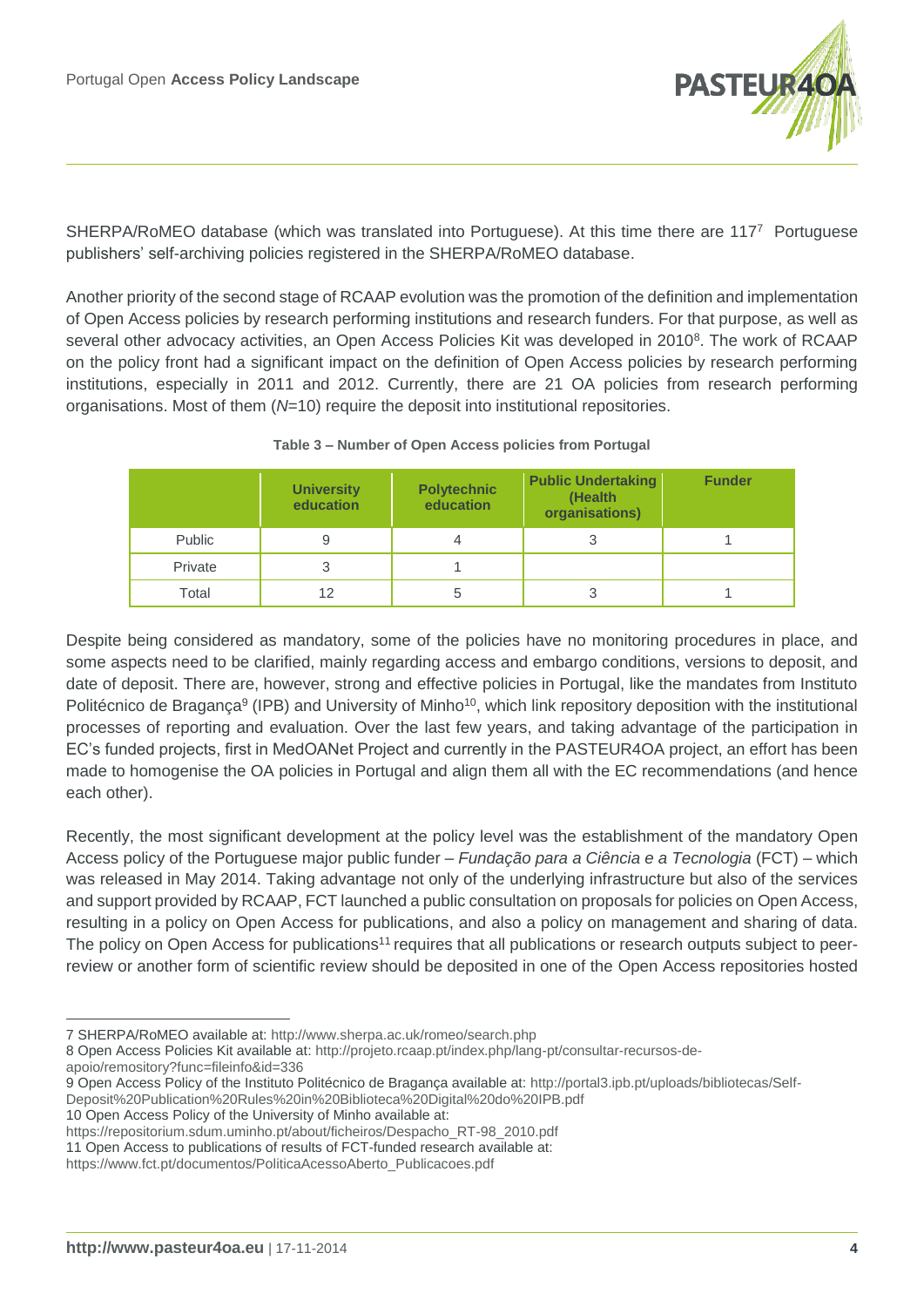

within RCAAP as soon as possible, preferably immediately on acceptance for publication. An embargo period is allowed, after which the full content of the publications should be made freely available, at no cost. The policy applies to papers in scientific journals, conference proceedings, posters, books and book chapters, monographs, Masters and PhD theses. The policy<sup>12</sup> on management and sharing of data and other results arising from FCT-funded research encourages researchers to share primary data and other data with the scientific community by placing the data in Open Access databases within the shortest time possible. In both policies, FCT funding encompasses project grants, studentships and fellowships, and career development contracts (FCT Investigator).

#### Challenges and ongoing developments

The participation of the University of Minho in the EC's funded projects as OpenAIRE, MedOANet and PASTEUR4OA has facilitated the networking between research performing organisations and research funders in order to foster the alignment of Open Access policies with the EC's recommendations. The members of the National Task Force, which includes representatives of research performing organisations, research funders and scientific publishers, created within MedOANet are committed to meet at least once a year to maintain an active engagement programme with other national policymakers, mainly private research funders, and other relevant research performing institutions, supporting them in developing and implementing Open Access policies.

The implementation of the funder's mandates (both FCT at national level, and the Horizon 2020 OA mandate at European level) is the main challenge for the development of Open Access in Portugal in the coming months. There are several requirements to be met at the infrastructural level, namely: upgrading current versions of repository software; using identifiers for authors (ORCiD<sup>13</sup>), organisations, projects and digital objects; facilitating the deposition of research results into repositories (using automated or semi-automated deposit of metadata and full texts); and promoting the integration and interoperability of repositories with other components of the research information systems landscape at national (PT-CRIS being developed in Portugal) and international (OpenAIRE) level. But there is also the need to help institutions to upgrade their existing policies and/or the implementation and monitoring of those policies, in order to achieve higher compliance levels both for institutional and funder policies.

[https://www.fct.pt/documentos/PoliticaAcessoAberto\\_Dados.pdf](https://www.fct.pt/documentos/PoliticaAcessoAberto_Dados.pdf)

<sup>12</sup> Management and sharing of data and results of FCT-funded research available at:

<sup>13</sup> ORCID provides a registry of unique researcher identifiers and a transparent method of linking research activities and outputs to these identifiers, available at:<http://orcid.org/>